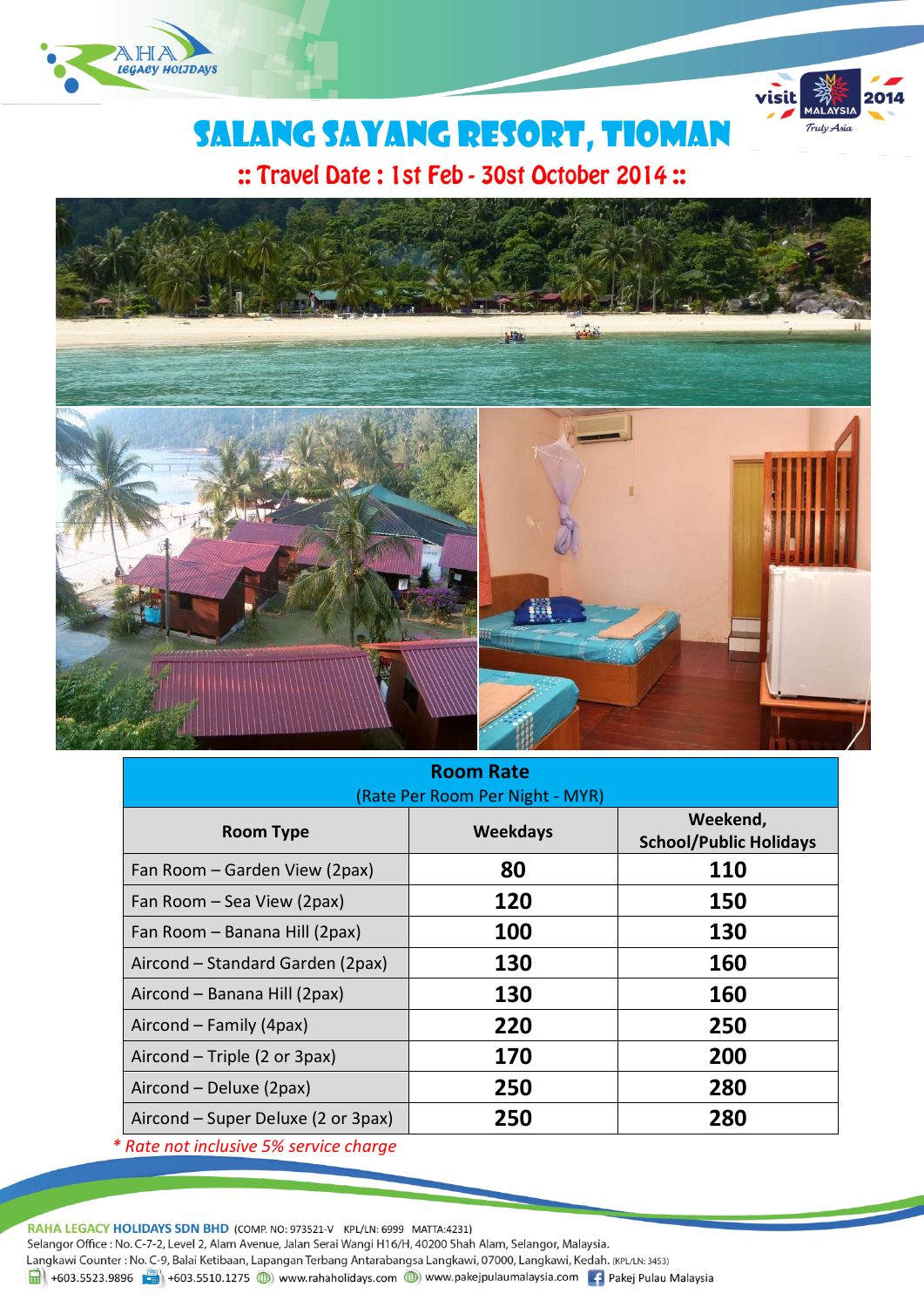

| <b>Fullboard Snorkelling Package</b> |                          |              |                 |              |  |  |
|--------------------------------------|--------------------------|--------------|-----------------|--------------|--|--|
| (Rate Per Person - MYR)              |                          |              |                 |              |  |  |
|                                      | <b>Aircondition Room</b> |              | <b>Fan Room</b> |              |  |  |
| Package                              | <b>Adult</b>             | <b>Child</b> | <b>Adult</b>    | <b>Child</b> |  |  |
| <b>3D2N</b>                          | 435                      | 280          | 385             | 200          |  |  |
| <b>4D3N</b>                          | 515                      | 320          | 435             | 260          |  |  |

*\* Rate not inclusive 5% service charge*

#### **Package Inclusive :**

- 2 Ways ferry transfer (Mersing Tioman Mersing)
- 2/3 Nights accommodation as specified
- 3D2N Meals Plan: 1 Breakfast, 1 Lunch, 1 Dinner, 1 BBQ Dinner
- 4D3N Meals Plan: 3 Breakfast, 2 Lunch, 2 Dinner, 1 BBQ Dinner
- : Half day snorkelling tour to Coral Island Inclusive gear

#### **Notes and Surcharge :**

- Minimum booking for 2 night
- Extra changes for extra person occupying the same room
- Extra mattress chargeable at RM30 per night
- Surcharge RM35/person for Peak Season, School, Eve of Public and Public Holidays

#### **Package Not Inclusive :**

- Marine Park Fee (RM5/adult and RM2/child)
- : Iskandar Tax
- : Items not mentioned